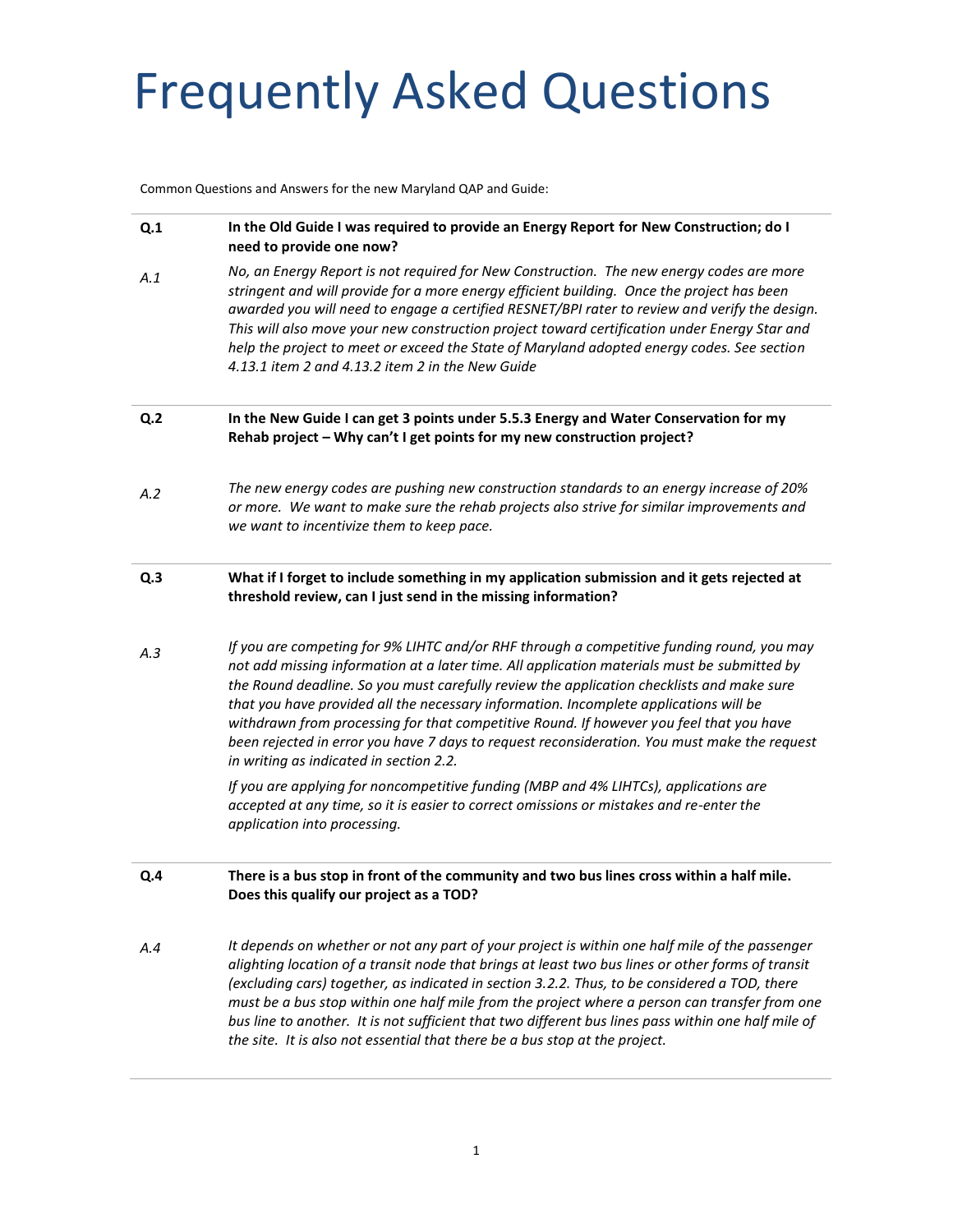| Can a real estate tax deferral that is phased in over a period of years be considered a local<br>contribution?                                                                                                                                                                                                                                                        |
|-----------------------------------------------------------------------------------------------------------------------------------------------------------------------------------------------------------------------------------------------------------------------------------------------------------------------------------------------------------------------|
| Yes. According to the Guide, real estate tax abatement reduces operating expenses and thus<br>is considered to be a local contribution. (See section 4.9.D. (1) (b).)                                                                                                                                                                                                 |
| When the QAP and Guide were initially posted to your website, they were dated effective<br>August 1, 2013. The documents currently posted are dated July 31, 2013. Why are there<br>two different dates? Were any changes made to the QAP and Guide?                                                                                                                  |
| The Department was originally informed the Governor approved the QAP and Guide on<br>August $1st$ . When the executed document was received, the Governor's signature was dated<br>July 31, 2013. Therefore, DHCD changed the effective date to July 31, 2013 on the QAP and<br>Guide and re-posted them to the website. No other changes were made to the documents. |
| Is it required that applicants certify that they will use an Energy Auditor that is listed on<br><b>DHCD's approved list?</b>                                                                                                                                                                                                                                         |
| Applicants should review the approved list of Energy Auditors located on the website. If an<br>applicant wants to use an Energy Auditor who is not on the list, then the name of the<br>preferred auditor should be submitted to Danielle England (England@dhcd.state.md.us) with<br>a request that the name be added to the approved list.                           |
|                                                                                                                                                                                                                                                                                                                                                                       |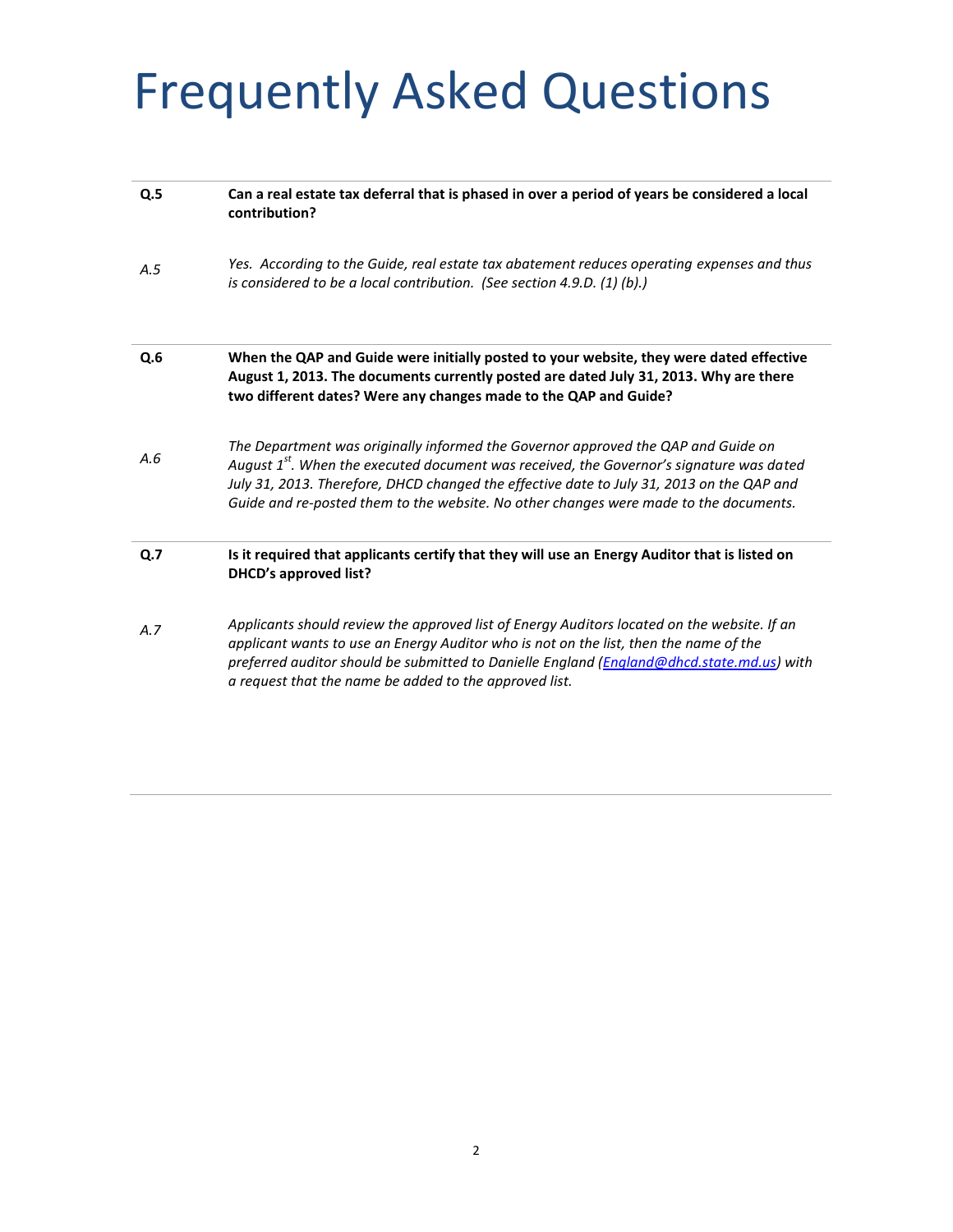#### **Questions and Answers issued as of October 3, 2013**

| Q.8  | Is an energy audit required for a gut rehab project?                                                                                                                                                                                                                                                                                                                                                                                  |
|------|---------------------------------------------------------------------------------------------------------------------------------------------------------------------------------------------------------------------------------------------------------------------------------------------------------------------------------------------------------------------------------------------------------------------------------------|
| A.8  | A gut rehab project could elect to just comply with 2012 IECC or 2010 AHRAE 90.1 and not<br>provide an energy audit with the application.                                                                                                                                                                                                                                                                                             |
|      | If the development team is anticipating scoring points in the Energy and Water Conservation<br>category (Section 5.5.3), an energy audit must be submitted with the application.                                                                                                                                                                                                                                                      |
|      | If the project receives an award for funding and had not submitted an energy audit with the<br>application, an energy audit would be required to access DHCD energy funding resources.                                                                                                                                                                                                                                                |
| Q.9  | If a MAP Lender qualifies as a MBE/DBE, would they be eligible to receive points under<br>Section 5.1.4 of the Guide?                                                                                                                                                                                                                                                                                                                 |
| A.9  | A MBE/DBE-certified MAP Lender would be considered a "specialized professional service<br>provider" under Category 4, Section 5.1.4 and its involvement in a project could qualify the<br>application for 2 points in this category.                                                                                                                                                                                                  |
| Q.10 | Can an existing, subordinate local government loan be considered an acceptable form of<br>local contribution?                                                                                                                                                                                                                                                                                                                         |
| A.10 | An existing, subordinate local government loan, which will be assumed by the new borrowing<br>entity, will be considered an acceptable form of local contribution and meet the<br>requirements for local contribution outlined in Section 4.9.2 of the Guide.                                                                                                                                                                         |
| Q.11 | How is the cost of a parking garage structure evaluated?                                                                                                                                                                                                                                                                                                                                                                              |
| A.11 | The costs related to the parking structure are independently evaluated to determine<br>reasonableness and proper allocation of costs between the garage and residential portion of<br>the building, as indicated in Section 5.4.3 of the Guide. In the event the combined square<br>foot cost of the parking and residential structure exceed the DHCD per square foot cost limit,<br>the project will be subject to negative points. |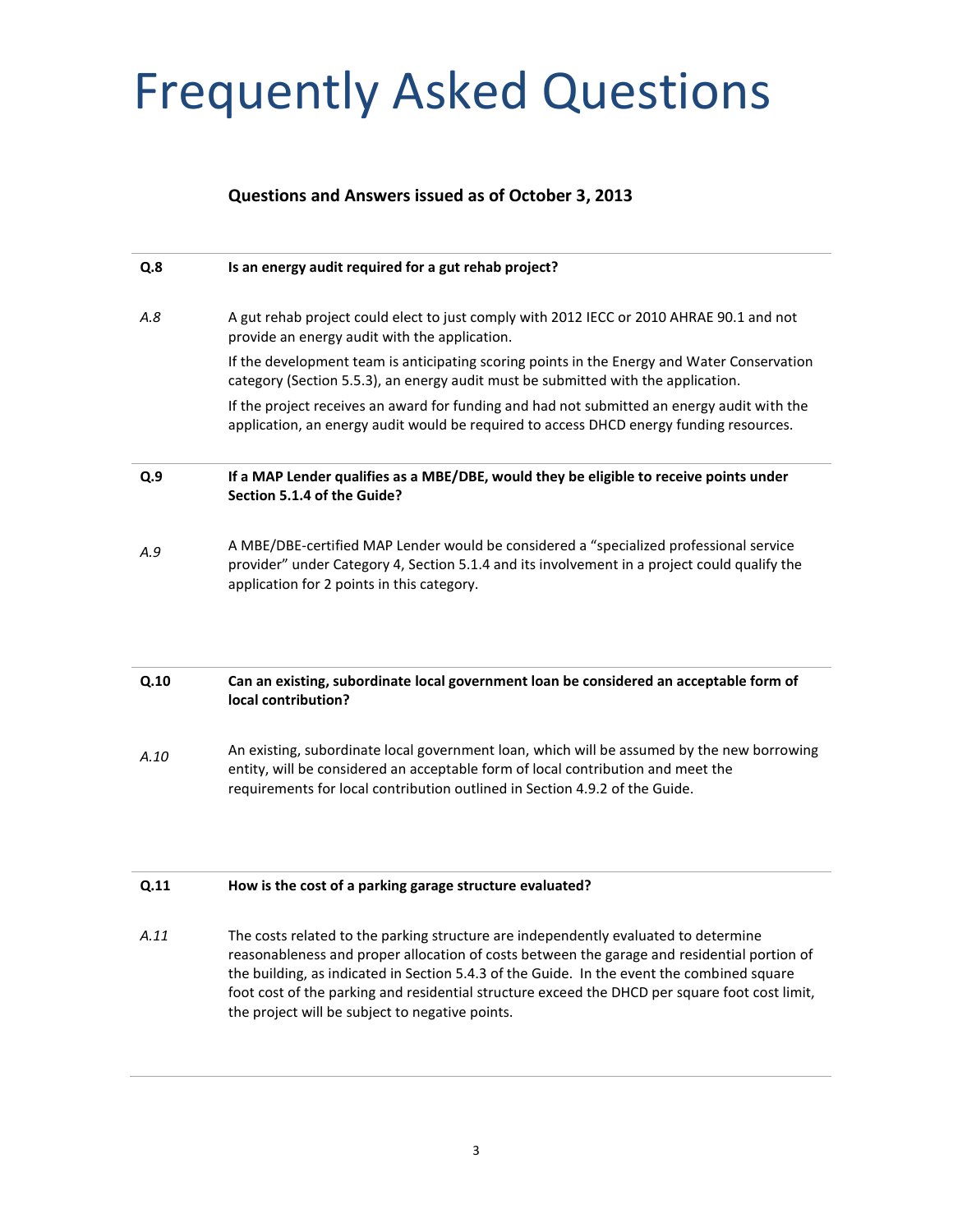| Q.12 | Section 4.12.3 Capture Rate states that the overall capture rate for a project must not<br>exceed 10%. For mixed income projects, is the 10% capture rate for all units including the<br>market rate component?                                                                                                     |
|------|---------------------------------------------------------------------------------------------------------------------------------------------------------------------------------------------------------------------------------------------------------------------------------------------------------------------|
| A.12 | Yes—we want a 10% capture rate for all of the units in a project, including any market rate<br>units. No income band or bedroom count may have a greater than 20% capture rate.                                                                                                                                     |
| Q.13 | Section 4.12.1 requires that the market study derive a market rent and an achievable rent.<br>If the market study tests 60% achievable rents that will it have addressed this requirement?                                                                                                                          |
| A.13 | The Guide says "derive market rent and an achievable rent and then compare them to the<br>proposed rent." We want to see this for each income band, not just for the 60% band. The<br>market study should indicate whether the rents proposed are achievable for each income<br>band and not just for the 60% band. |
| Q.14 | Are homeless families considered a set aside under the targeted populations in Section<br>5.3.2? Only Elderly Homeless Families are specifically identified.                                                                                                                                                        |
| A.14 | No, homeless families are not an eligible target population. Only the named target<br>populations may be used.                                                                                                                                                                                                      |
|      |                                                                                                                                                                                                                                                                                                                     |

- **Q.15 Section 5.5.4 Development Quality says "Building architecture complements the existing neighborhood and project includes exterior features and design elements that add interest, create unity with the nearby style…" Does this mean historic stylistic references and points?**
- *A.15* No, we do not want the designs to be historic stylistic copies; the new buildings should be designed to achieve visual harmony between the building and its surroundings or to create dynamic visual contrast. The architecture should relate with the characteristics of the specific place and context and be designed to consider the local identity and character of the neighborhood - to fit within its surroundings.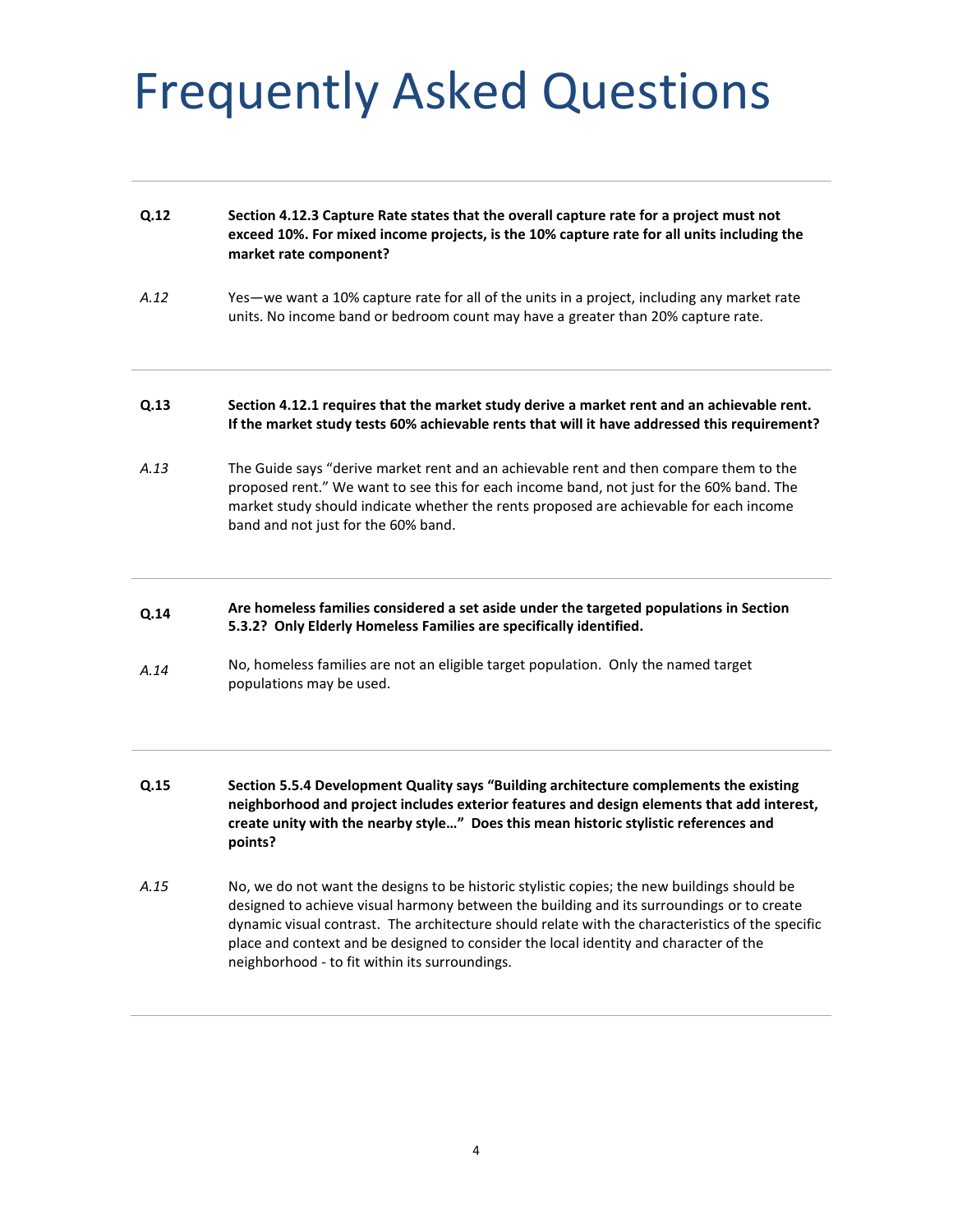| Q.16 | Section 5.5.4 states "Architectural accessories such as decorative door surrounds larger<br>window trim, corner eave, cornice and column details or other special features are<br>provided". These sound like historic style elements. Can balcony railings or<br>simple/modern bay windows meet the same criteria?                                                                |
|------|------------------------------------------------------------------------------------------------------------------------------------------------------------------------------------------------------------------------------------------------------------------------------------------------------------------------------------------------------------------------------------|
| A.16 | Yes, the goal is to avoid long expanses of flat planes. The building should include elements<br>that add to the character and composition of the building. Provide architectural detail that<br>marks the entry or articulates the top from the body from the base. Variation in form and<br>material, detailing that provides depth, appeal and interest satisfies this standard. |
| Q.17 | Under Section 5.1.4, if an application does not receive points under Category 3, is it sill<br>eligible for points under Category 4? If so, how many points can be earned under Category<br>4?                                                                                                                                                                                     |
| A.17 | A project may qualify for a maximum of 2 points under Category 4 whether or not it receives<br>points under Category 3. An application may not "stack" participation under Category 4 to<br>compensate for points it does not receive under Categories 1, 2, or 3.                                                                                                                 |
|      |                                                                                                                                                                                                                                                                                                                                                                                    |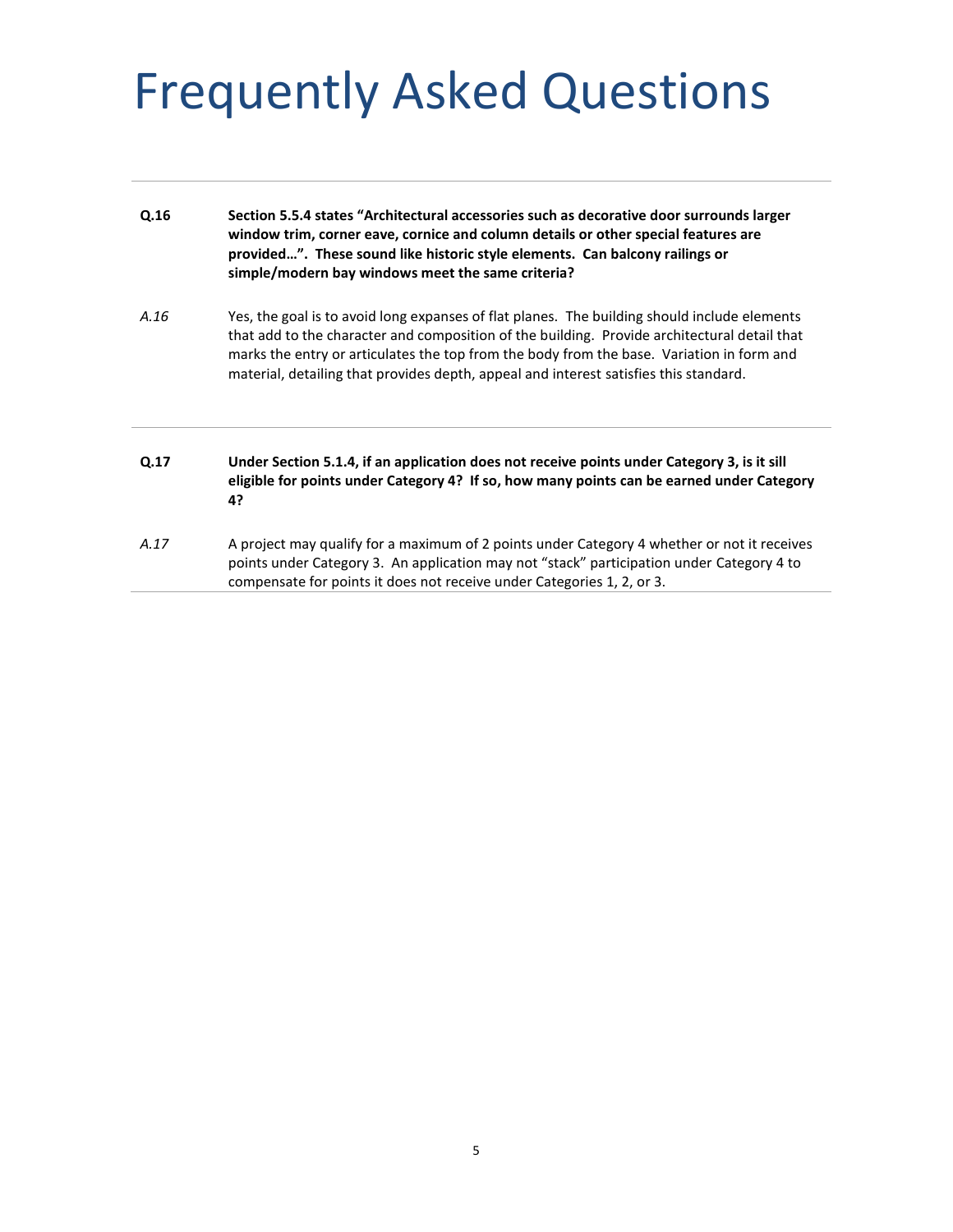### **Questions and Answers issued as of October 11, 2013**

| Q.18 | Under Section 5.3.2, if an application is seeking points under the PWD category, the Guide<br>states that applicants must agree to accept tenant referrals from DHMH and MDOD. Will<br>applications that commit to providing units for Non-Elderly Disabled tenants (NEDs) in<br>support of the City of Baltimore's Bailey Consent Decree or Thompson Settlement meet<br>this requirement even though the referrals will come from Baltimore City rather than<br><b>DHMH or MDOD?</b> |
|------|---------------------------------------------------------------------------------------------------------------------------------------------------------------------------------------------------------------------------------------------------------------------------------------------------------------------------------------------------------------------------------------------------------------------------------------------------------------------------------------|
| A.18 | A project may qualify for points under Section 5.3.2 if an application is providing units for<br>NEDS in support of Baltimore City's Bailey Consent Decree or Thompson Settlement and<br>take referrals from Baltimore City rather than DHMH or MDOD.                                                                                                                                                                                                                                 |
| Q.19 | Under Section 5.4.3 describes construction cost incentives and construction per square<br>foot (PSF) limits by building type and if the project is new construction or rehabilitation. If<br>the project is one building, but a mixture of 4 and 5 stories. Will CDA accept the<br>determination of the local jurisdiction as to whether the building is to be considered a 4 or<br>5 story structure for purposes of determining the maximum construction PSF limit?                 |
| A.19 | CDA will accept the determination of stories based on the current State adopted building<br>code classification.                                                                                                                                                                                                                                                                                                                                                                      |
| Q.20 | Section 5.1.4 provides scoring categories for different levels of participation and possible<br>scores for Nonprofits (NPs), Public Housing Authorities (PHA), and<br>Minority/Disadvantaged Business Enterprises. Could a qualified community based<br>nonprofit, with a greater than 10% ownership, under Category 2 of Section 5.1.4, receive<br>the full 8 points as an owner only and not also have to be a co-developer in the project?                                         |
| A.20 | Yes, a qualified community based nonprofit, with a greater than 10% ownership, is eligible<br>to receive full points in Category 2 of Section 5.1.4 would qualify for full points as an owner<br>only and would not have to be a co-developer of the project.                                                                                                                                                                                                                         |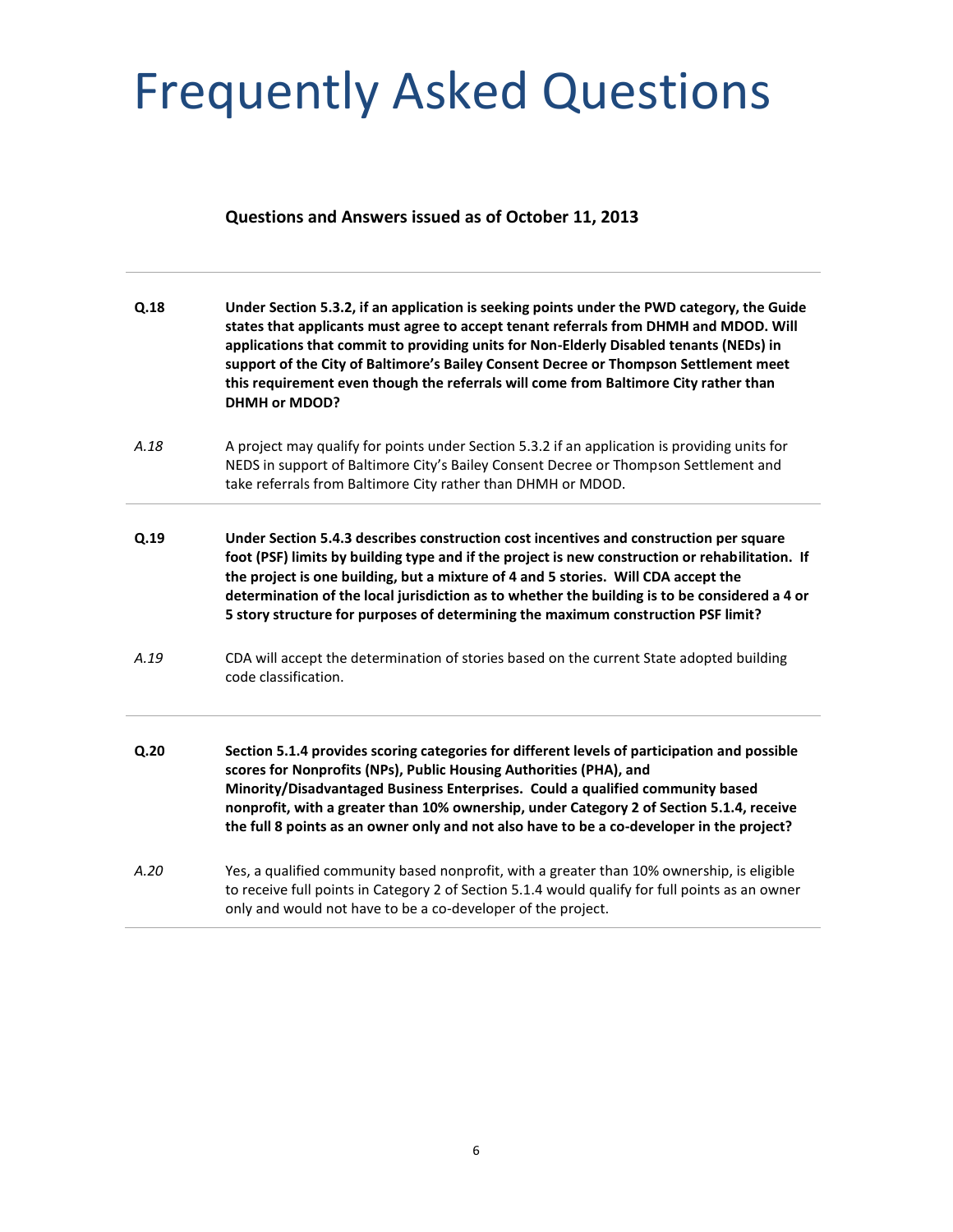| Q.21 | If a project meets the LEED Certification requirements under Section 5.5.1 will it also<br>satisfy Energy Star Certification as required under Section 4.13.2?                                                                                                                                                                                                                                                                                                                                        |
|------|-------------------------------------------------------------------------------------------------------------------------------------------------------------------------------------------------------------------------------------------------------------------------------------------------------------------------------------------------------------------------------------------------------------------------------------------------------------------------------------------------------|
| A.21 | All new construction projects must satisfy threshold requirements as outlined in Section<br>4.13.2. The application must clearly demonstrate that the project will meet Energy Star<br>Certification. LEED Certification is an optional scoring item under Section 5.5.1. These<br>requirements have been structured as separate items.                                                                                                                                                               |
|      | Questions and Answers issued as of October 21, 2013                                                                                                                                                                                                                                                                                                                                                                                                                                                   |
| Q.22 | Is the percentage of units for Persons with Disabilities, Families, etc. calculated using the<br>total number of units in a property or the number of affordable units in a property?                                                                                                                                                                                                                                                                                                                 |
| A.22 | These percentages are calculated from the total number of units in the property, unless<br>otherwise specified.                                                                                                                                                                                                                                                                                                                                                                                       |
| Q.23 | Section 5.3.2 of the Guide says "Points will be awarded based on the percentage of units<br>devoted to the target population over and above any minimum requirements that may be<br>imposed by State or federal fair housing laws." UFAS requires 5% of units to be designated<br>for the physically disabled. Do the units need to be designed for persons with physical<br>disabilities or it is sufficient to set aside and market the units for persons with emotional<br>or mental disabilities? |
| A.23 | Units devoted to Persons with Disabilities (PWDs) must accept referrals from<br>DHMH/MDOD. These referrals will be cross-disabilities so they may or may not require<br>physically accessible units. Thus, you do not have to limit the percentage of devoted PWDs<br>units to the same number of UFAS units the project provides. You may provide 5% UFAS and<br>still agree to devote 15% for PWDs.                                                                                                 |
| Q.24 | We have read the Guide regarding construction cost limits but would please like<br>clarification. We understand that in order to normalize the costs from project to project<br>for comparison, these stated limits do not include things that are out of the control of the<br>developer such as permits and tap fees, but do include all hard construction costs for site<br>and building (excluding contingency). Is this understanding correct?                                                   |
| A.24 | The calculation of per square foot cost limits noted in the table provided in Section 5.4.3 of<br>the Guide includes all on-site and off-site development and the total construction contract<br>less any construction contingencies. This total is then divided by the gross square footage of<br>all buildings being built or renovated.                                                                                                                                                            |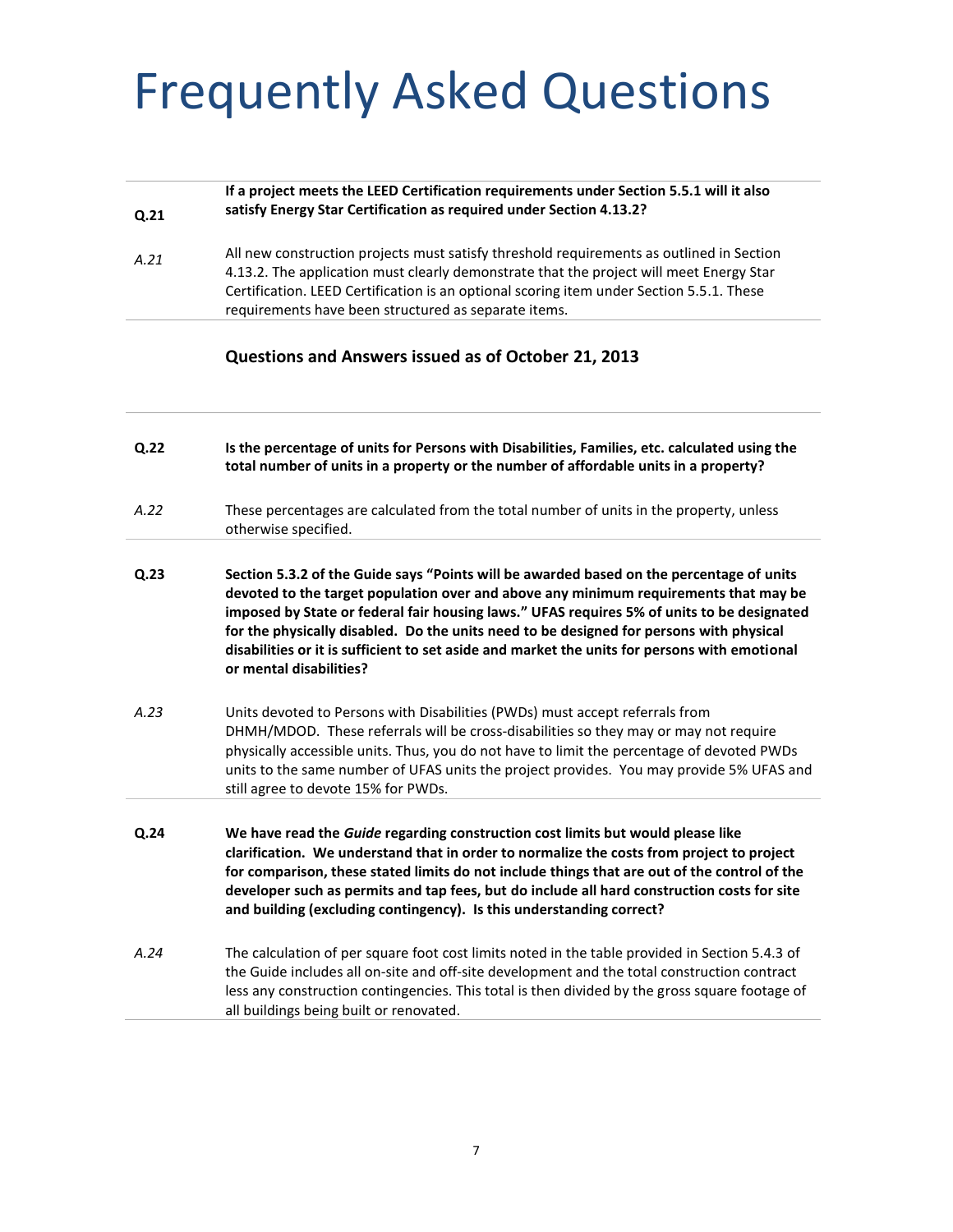| Q.25 | Section 5.3.2 of the Guide states that applicants seeking points under this section for PWD<br>must agree to provide notice of unit availability to and accept tenant referrals from DHMH<br>and MDOD. Our application is setting aside 15 units for PWD/SSI/SSDI and we will be<br>taking referrals from those two organizations - do we need to a marketing plan since we<br>are taking referrals from those organizations?                                                                                                                                                                                                                                                                                                                                                                                                                                                                                                                                                                                                                                                                                                                                                                                                          |
|------|----------------------------------------------------------------------------------------------------------------------------------------------------------------------------------------------------------------------------------------------------------------------------------------------------------------------------------------------------------------------------------------------------------------------------------------------------------------------------------------------------------------------------------------------------------------------------------------------------------------------------------------------------------------------------------------------------------------------------------------------------------------------------------------------------------------------------------------------------------------------------------------------------------------------------------------------------------------------------------------------------------------------------------------------------------------------------------------------------------------------------------------------------------------------------------------------------------------------------------------|
| A.25 | No, as stated in Section 5.3.2, you do not need to provide a marketing plan with your<br>application if your application has a set aside of units for PWD and you agree to provide<br>notice of unit availability to and to accept tenant referrals from DHMH and MDOD.                                                                                                                                                                                                                                                                                                                                                                                                                                                                                                                                                                                                                                                                                                                                                                                                                                                                                                                                                                |
| Q.26 | How will DHCD handle the impact of the Federal Government shut-down on prospective<br>applications for the Fall Round, particularly applicants that have been unable to obtain<br>necessary information from the federal government due to the recent shut-down may<br>request a waiver of the deadline for the specifically affected letters, documents, or<br>information?                                                                                                                                                                                                                                                                                                                                                                                                                                                                                                                                                                                                                                                                                                                                                                                                                                                           |
| A.26 | Waiver requests must be submitted by the October 29, 2013 deadline in advance of, or with,<br>the application. The waiver request must explain the reasons for the request, including<br>written documentation from third parties, preferably the affected federal agency, verifying<br>that the inability to provide the required documentation by the October 29, 2013 deadline is<br>directly related to the federal government shut-down. The waiver request must include an<br>anticipated date for providing the missing, but required, information. The third party<br>providing the information that the applicant includes with the request should be the federal<br>agency subject to the shut-down. The waiver request may also include documentation from<br>other professionals, including market analysts, whose ability to complete their work by the<br>deadline was materially affected by the inability to obtain necessary information from the<br>federal government. If incomplete or earlier drafts of the delayed submissions are available,<br>they should be included with the waiver request. Waiver requests will be reviewed on a<br>case-by-case basis. Please see the Multi-Family Housing Notice 13-10. |
| Q.27 | 4.12.2, bullet 6 requires that the market study provide an estimate of the number of<br>renter households qualified by income and, if appropriate, age for the targeted program(s)<br>(using the definition of Elderly Household in Section 4.2.2 of this Program Guide) and<br>persons with disabilities or special needs set-asides, if any, in the PMA. How would you<br>recommend the market study comment on the demand for the proposed Targeted<br>Population for a project?                                                                                                                                                                                                                                                                                                                                                                                                                                                                                                                                                                                                                                                                                                                                                    |
| A.27 | We would recommend that the market study comment on the demand for the proposed<br>Targeted Population for a project - even if the targeted population units are required by the<br>City or are otherwise 25% or less of the project. Units designated to serve a targeted<br>population to either qualify the project as a priority project or to result in points for the<br>project under Section 5.3.2A are a material component of the project. An estimated<br>number of the targeted population qualified by income, and, if appropriate, by age in the<br>PMA should be included in the market study to pass threshold.                                                                                                                                                                                                                                                                                                                                                                                                                                                                                                                                                                                                        |